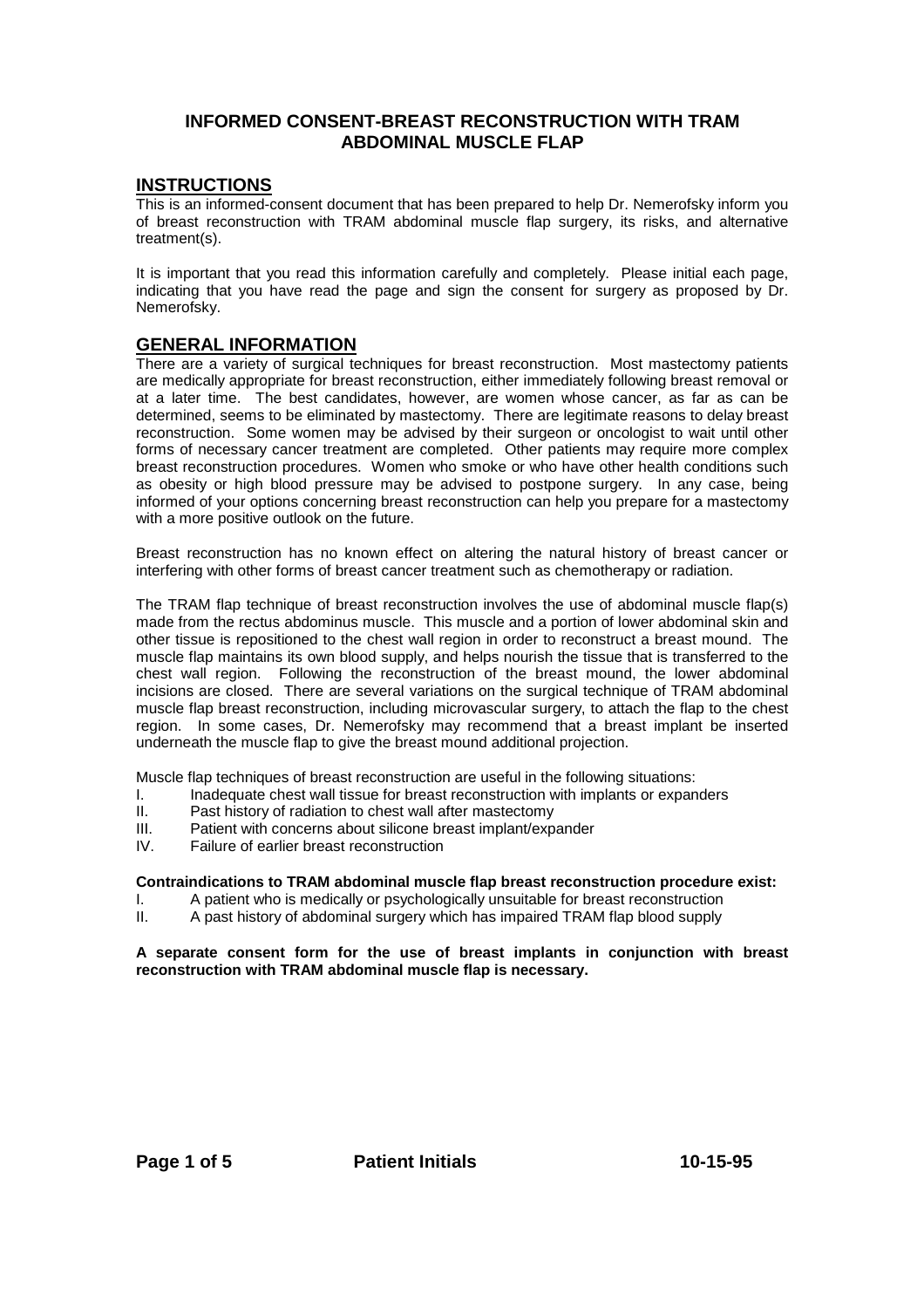# **Risks of breast reconstruction with TRAM abdominal muscle flap surgery, continued**

# **ALTERNATIVE TREATMENT**

TRAM abdominal muscle flap breast reconstruction is an elective surgical operation. Alternative treatment would consist of the use of external breast prostheses or padding, tissue expansion breast reconstruction, saline breast implants or the transfer of other body tissues for breast reconstruction.

Potential risks and complications are associated with alternative techniques of breast reconstruction that involve surgery.

## **RISKS OF BREAST RECONSTRUCTION WITH TRAM ABDOMINAL MUSCLE FLAP**

Every surgical procedure involves a certain amount of risk, and it is important that you understand the risks involved with breast reconstruction with TRAM abdominal muscle flap and the possible use of a saline-filled breast implant in addition to the muscle flap. In the event that a TRAM abdominal muscle flap is used without a breast implant, risks associated with breast implants would not be applicable. There is a higher incidence of risk and complications from the use of the TRAM abdominal muscle flap for breast reconstruction than there is with other breast reconstruction techniques. An individual's choice to undergo a surgical procedure is based on the comparison of the risk to potential benefit. Although the majority of women do not experience the following complications, you should discuss each of them with Dr. Nemerofsky to make sure you understand the risks, potential complications, and consequences of breast reconstruction with TRAM abdominal muscle flap

**Bleeding**- It is possible, though unusual, to experience a bleeding episode during or after surgery. Should post-operative bleeding occur, it may require emergency treatment to drain accumulated blood (hematoma). Do not take any aspirin or anti-inflammatory medications for ten days before surgery, as this may increase the risk of bleeding.

**Infection**- An infection is quite unusual after this type of surgery. Should an infection occur, treatment including antibiotics or additional surgery may be necessary. Infections with the presence of a breast implant (if used) are harder to treat than infections in normal body tissues. If an infection does not respond to antibiotics, the breast implant may have to be removed. After the infection is treated, a new breast implant can usually be reinserted.

**Change in skin sensation**- Breast reconstruction cannot restore normal sensation to your breast or nipple. Skin which is transferred as part of the muscle flap will lack sensation. Numbness may occur in the abdominal skin.

**Skin scarring-** Although good wound healing after a surgical procedure is expected, abnormal scars may occur both within the skin and deeper tissues. Scars may be unattractive and of different color than surrounding skin tone. There is the possibility of visible marks from sutures used for wound closure. Additional treatments may be needed to treat abnormal scarring after surgery.

**Delayed healing and loss of flap**- Wound disruption or delayed wound healing is possible. Some areas of the chest or flap skin may heal abnormally or slowly. It is possible to have areas of the chest wall or TRAM abdominal muscle flap die. This may require frequent dressing changes or further surgery to remove the non-living tissue. **Smokers have a greater risk of skin or flap loss and wound healing complications.**

**Fat necrosis**- Fatty tissue found in the flap may die. This may produce areas of firmness within the flap. Additional surgery to remove areas of fat necrosis may be necessary. There is the possibility of contour irregularities in the flap from fat necrosis.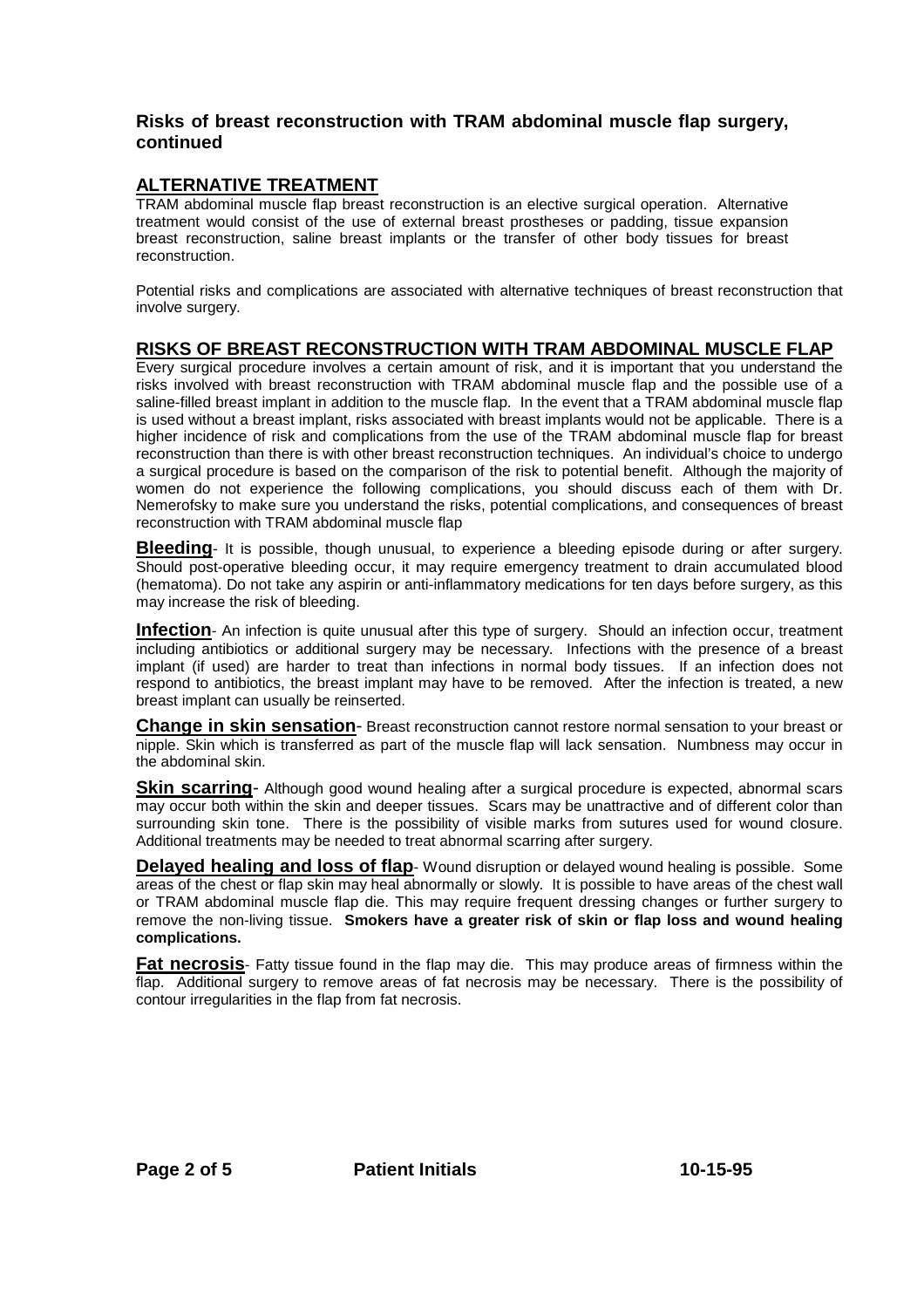## **Risks of breast reconstruction with TRAM abdominal muscle flap surgery, continued**

**Seroma**- Pockets of tissue fluid sometime develop either in the abdomen or in the chest wall after a TRAM abdominal muscle flap breast reconstruction. Additional procedures to drain this fluid accumulation may be necessary.

**Breast implants**- Risks associated with the potential use of breast implants are covered in a separate informed-consent form.

**Implant extrusion**- Lack of adequate tissue coverage may result in exposure and extrusion of a breast implant, if used, in addition to the TRAM flap. If tissue breakdown occurs and the breast implant becomes exposed, removal is necessary.

**Firmness**- Excessive firmness of the breast can occur after surgery due to internal scarring or scarring around a breast implant, if one is used. The occurrence of this is not predictable and additional treatment including surgery may be necessary. Radiation therapy to the chest region after breast reconstruction with a TRAM flap may produce unacceptable firmness or other long-term complications.

**Pregnancy and breast feeding**- There is no evidence that muscle flap surgery has any effect on fertility or pregnancy. However, little information exists concerning the effect of abdominal muscle transfer on labor and delivery. If a woman has undergone a mastectomy, it is unlikely that she would be able to breast feed a baby on the affected side.

**Microvascular surgery**- Flap loss may result if a blockage occurs at the point of arterial or venous attachment to the TRAM abdominal muscle flap.

**Asymmetry**- Some breast asymmetry naturally occurs in most women. Differences in breast and nipple shape, size, or symmetry may also occur after surgery. Additional surgery may be necessary to correct asymmetry after a breast reconstruction with TRAM abdominal muscle flap.

**Allergic reactions**- In rare cases, local allergies to tape, suture material, or topical preparations have been reported. Systemic reactions which are more serious may result from drugs used during surgery and prescription medicines. Allergic reactions may require additional treatment.

**Surgical anesthesia**- Both local and general anesthesia involve risk. There is the possibility of complications, injury, and even death from all forms of surgical anesthesia or sedation.

**Pulmonary complications**- Pulmonary complications may occur secondarily to both blood clots (pulmonary emboli) or partial collapse of the lungs after general anesthesia. Should either of these complications occur, you may require hospitalization and additional treatment. Pulmonary emboli can be life-threatening or fatal in some circumstances.

**Breast disease**- Current medical information does not demonstrate an increased risk of breast disease, breast cancer, or recurrence of breast cancer in women who have reconstructive breast surgery. Breast disease and breast cancer can occur independently of breast surgery. It is recommended that all women perform regular self-examination of their breasts, have mammograms according to American Cancer Society guidelines, and to seek professional care should a breast lump be detected.

**Weakness of abdominal muscle function**- Following transfer of abdominal muscle and tissue there is anticipated loss of normal function. Patients may notice a feeling of abdominal weakness while doing sit up exercises or similar movements.

**Abdominal wall hernia**- On rare occasions, the area of the abdominal wall where the muscle has been taken will become weak and produce a hernia. Very rarely, re-operation for repair of this hernia may be necessary. In some cases, a plastic mesh, will be inserted at the time of the breast reconstruction procedure incision closure to help support and reinforce the abdominal wall.

**Unsatisfactory result**- You may be disappointed with the results of breast reconstruction surgery. Asymmetry may occur after surgery in terms of muscle flap placement or breast shape and size. You may be dissatisfied with the flap placement or location of the surgical scar. It may be necessary to perform additional surgery to improve your results.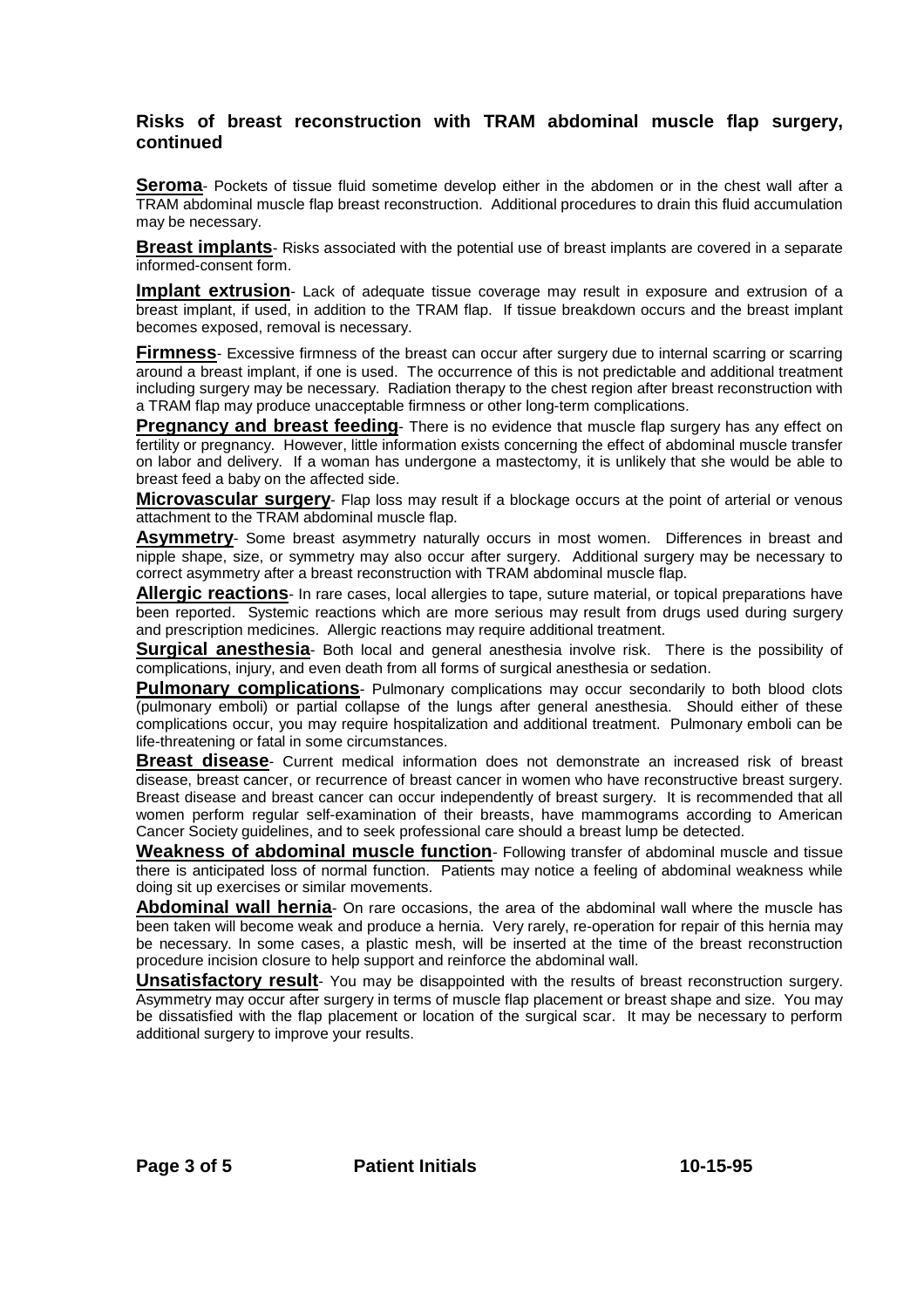# **Risks of breast reconstruction with TRAM abdominal muscle flap surgery, continued**

# **ADDITIONAL SURGERY NECESSARY**

There are many variable conditions that may influence the long term result of breast reconstruction with TRAM abdominal muscle flap surgery. Secondary surgery may be necessary to perform additional tightening or repositioning of the breasts. Should complications occur, additional surgery or other treatments may be necessary. Even though risks and complications occur infrequently, the risks cited are the ones that are particularly associated with breast reconstruction with TRAM abdominal muscle flap surgery. Other complications and risks can occur but are even more uncommon. The practice of medicine and surgery is not an exact science. Although good results are expected, there is no guarantee or warranty expressed or implied on the results that may be obtained.

# **HEALTH INSURANCE**

Most insurance carriers consider breast reconstruction surgery a covered benefit. However, there may be additional requirements. Please review your health insurance subscriber-information pamphlet, call your insurance company, and discuss this further with Dr. Nemerofsky. Most insurance plans exclude coverage for surgery on the opposite breast and for secondary or revisionary surgery.

## **FINANCIAL RESPONSIBILITIES**

The cost of surgery involves several charges for the services provided. The total includes fees charged by Dr. Nemerofsky, the cost of surgical supplies, laboratory tests, anesthesia, and hospital charges, depending on where the surgery is performed. Depending on whether the cost of surgery is covered by an insurance plan, you will be responsible for necessary co-payments, deductibles, and charges not covered. Additional costs may occur should complications develop from the surgery. Secondary surgery or hospital day-surgery charges involved with revisionary surgery would also be your responsibility.

#### **DISCLAIMER**

Informed-consent documents are used to communicate information about the proposed surgical treatment of a disease or condition along with disclosure of risks and alternative forms of treatment(s). The informed-consent process attempts to define principles of risk disclosure that should generally meet the needs of most patients in most circumstances.

However, informed consent documents should not be considered all inclusive in defining other methods of care and risks encountered. Dr. Nemerofsky may provide you with additional or different information which is based on all the facts in your particular case and the state of medical knowledge.

Informed-consent documents are not intended to define or serve as the standard of medical care. Standards of medical care are determined on the basis of all of the facts involved in an individual case and are subject to change as scientific knowledge and technology advance and as practice patterns evolve.

**It is important that you read the above information carefully and have all of your questions answered before signing the consent on the next page.**